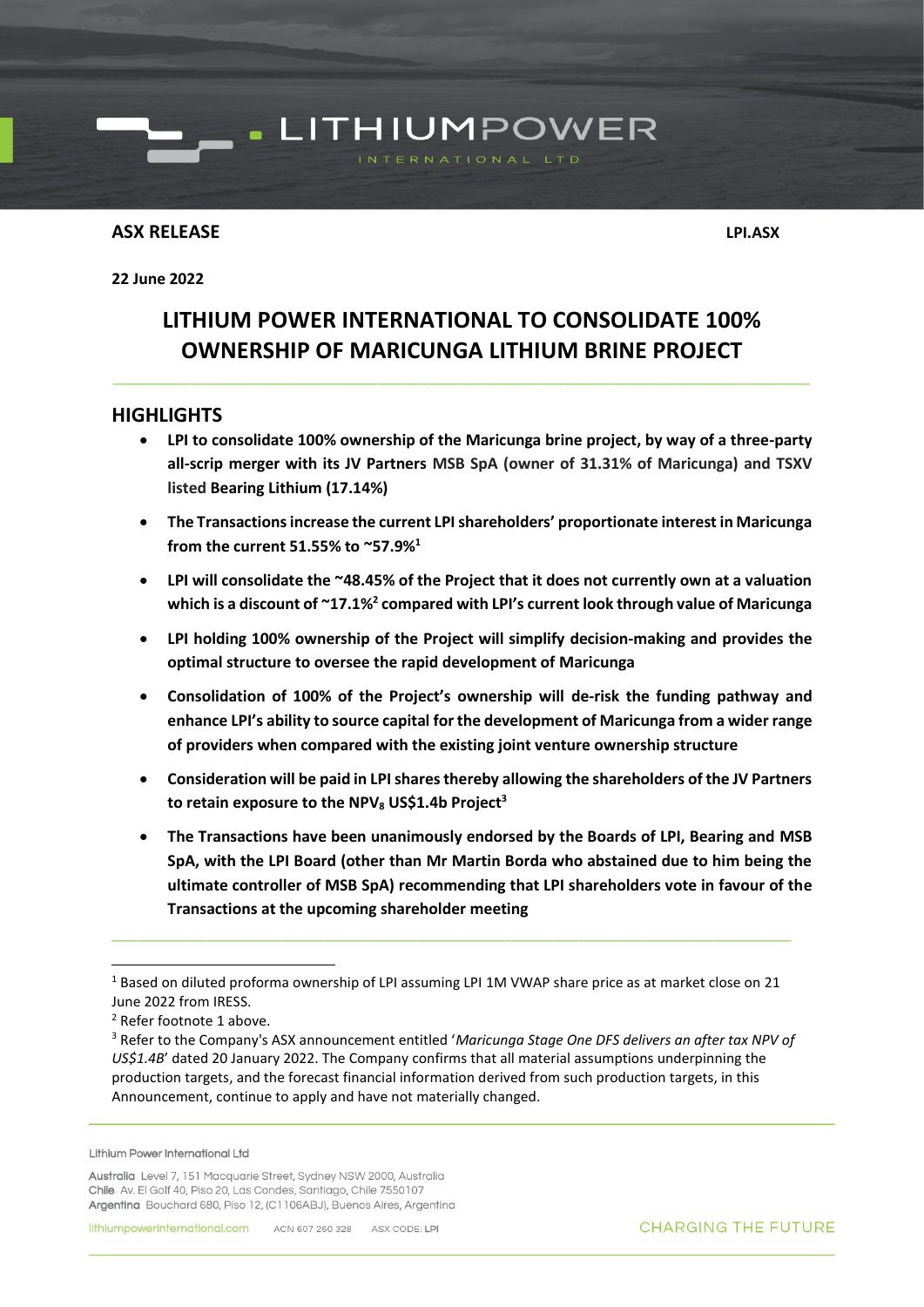**LITHIUMPOWER** 

Lithium Power International Limited (**ASX: LPI**) ("**LPI**" or the "**Company**") is pleased to announce it has entered into definitive binding agreements to consolidate 100% ownership of the Maricunga Lithium Brine project in Chile ("**Maricunga**" or the "**Project**") via two all scrip mergers with its joint venture partners Minera Salar Blanco SpA ("**MSB SpA**") and Bearing Lithium Corp. (**BRZ:TSXV**) ("**Bearing**") (together the "**JV Partners**") (individually the "**Transaction**" or together the "**Transactions**").

The Company currently owns a 51.55% interest in Maricunga, with JV Partners MSB SpA holding 31.31% and Bearing holding 17.14%. The consolidation of ownership will be undertaken via two separate transactions:

- MSB SpA will contribute its 31.31% interest in Maricunga to Delaware company, Salar Blanco, LLC ("**SBD**") (which will be a wholly owned subsidiary of MSB SpA). LPI will consolidate ownership of SBD's interest in the Project via a Delaware merger with SBD ("**SBD Transaction**")
- The Transaction with Bearing for its 17.14% interest will be completed by way of a Canadian Plan of Arrangement ("**Bearing Transaction**")

As consideration for the Transactions, the Company will issue to the shareholders of SBD and Bearing (respectively):

- to acquire SBD, 161,556,061 ordinary LPI shares to merge with SBD, under the terms of the SBD Transaction; and
- to acquire Bearing, 0.70 ordinary LPI shares:
	- $\circ$  for every Bearing common share on issue, for a total of 76,340,416 LPI shares; and
	- o for every Bearing option ("**Option**") or Bearing warrant ("**Warrant**") that is exercised prior to completion of the Bearing Transaction up to a maximum of 18,204,798<sup>4</sup> LPI shares assuming all Options and Warrants are exercised<sup>5</sup>.

The interests of MSB SpA and Bearing in Maricunga will be acquired at a discount to the estimated see-through market value of Maricunga based on LPI's traded price. The discount reflects LPI's position as a majority shareholder and operator, the benefit of LPI's enhanced and liquid share register relative to its JV Partners, and the respective ownership shareholdings of Bearing and MSB SpA in Maricunga. The Transactions have been structured with reference to LPI's 1 month volume weighted average price ("**VWAP**") which the Company believes is a stable reference point upon which to consider the

<sup>4</sup> Based on a fully diluted Bearing basis whereby all Bearing Options and Warrants are exercised, note that not all Options and Warrants are in-the-money currently.

<sup>5</sup> The Options and Warrants that are not exercised prior to completion of the Bearing Transaction will remain outstanding and exercisable after the Transaction into LPI ordinary shares based on the Exchange Ratio, but otherwise on the same terms.

Lithium Power International Ltd

Australia Level 7, 151 Macquarie Street, Sydney NSW 2000, Australia Chile Av. El Golf 40, Piso 20, Las Condes, Santiago, Chile 7550107 Argentina Bouchard 680, Piso 12, (C1106ABJ), Buenos Aires, Argentina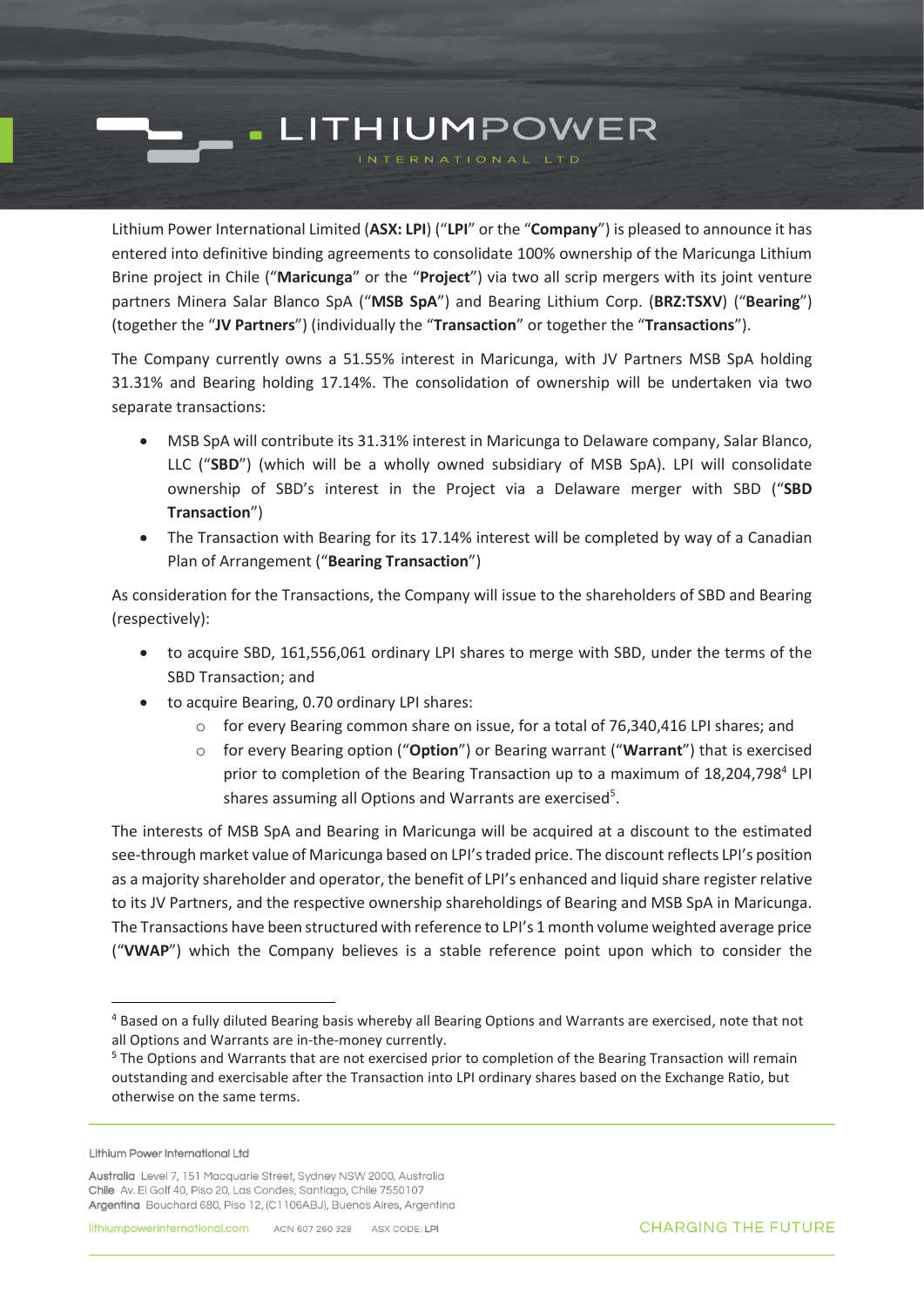## - LITHIUMPOWER

Transactions. As a result, current LPI shareholders will increase their proportionate interest in Maricunga from 51.55% to ~57.9%<sup>6</sup>.

The weighted average discount at which the combined Transactions have been undertaken relative to LPI's look through value is<sup>7</sup>:

- <span id="page-2-0"></span>• 17.1% based on LPI's 1-month VWAP
- 18.5% based on LPI's 2-month VWAP
- 19.6% based on LPI's 3-month VWAP

Based on the number of ordinary shares LPI may issue under the Transactions<sup>8</sup> the proforma ownership of LPI will comprise ~57.9% LPI current holders, ~26.7% MSB SpA<sup>9</sup> and ~15.5% Bearing securityholders (including Option and Warrant holders). The Transactions will, following completion, result in LPI owning 100% of the Project and position the Company to aggressively pursue the rapid development of Maricunga. The Transactions, together with LPI's previously announced demerger of its WA lithium exploration assets ("WA Demerger")<sup>10</sup>, will transform LPI into a focused developer of the wholly owned Maricunga project.

### *Lithium Power's Chairman, David Hannon, said:*

"*We are extremely pleased to have reached an agreement with both MSB SpA and Bearing to consolidate 100% ownership of Maricunga. The updated DFS released on 20 January 2022 demonstrates that Maricunga could be one of the lowest cost producers of lithium carbonate in the world, with the Project's strong economics underpinning a highly attractive asset.* 

*This transaction is a highly logical step for LPI. By assuming full control of the Project, LPI will create a strong platform from which to develop and fund Maricunga. We look forward to continuing to deliver long-term value for all LPI shareholders, including MSB SpA and the new Bearing shareholders."* 

<sup>8</sup> Refer to footnot[e 6](#page-2-0) above.

Lithium Power International Ltd

<sup>6</sup> Assumes diluted LPI shares outstanding and assumes that all in-the-money Bearing Options and Warrants based on the LPI 1M VWAP and Implied Bearing Offer Price as at market close on 21 June 2022 are exercised prior to completion of the Transactions.

<sup>&</sup>lt;sup>7</sup> Based on diluted proforma LPI using market data as at market close on 21 June 2022 from IRESS.

<sup>9</sup> Excludes the ~16.3m shares in LPI already held by Martin Borda (MSB SpA's controller) as at the date of this announcement.

<sup>10</sup> Refer LPI ASX Announcement titled *"LPI to Demerge its WA Hard Rock Lithium Assets"* dated 12 January 2022.

Australia Level 7, 151 Macquarie Street, Sydney NSW 2000, Australia Chile Av. El Golf 40, Piso 20, Las Condes, Santiago, Chile 7550107 Argentina Bouchard 680, Piso 12, (C1106ABJ), Buenos Aires, Argentina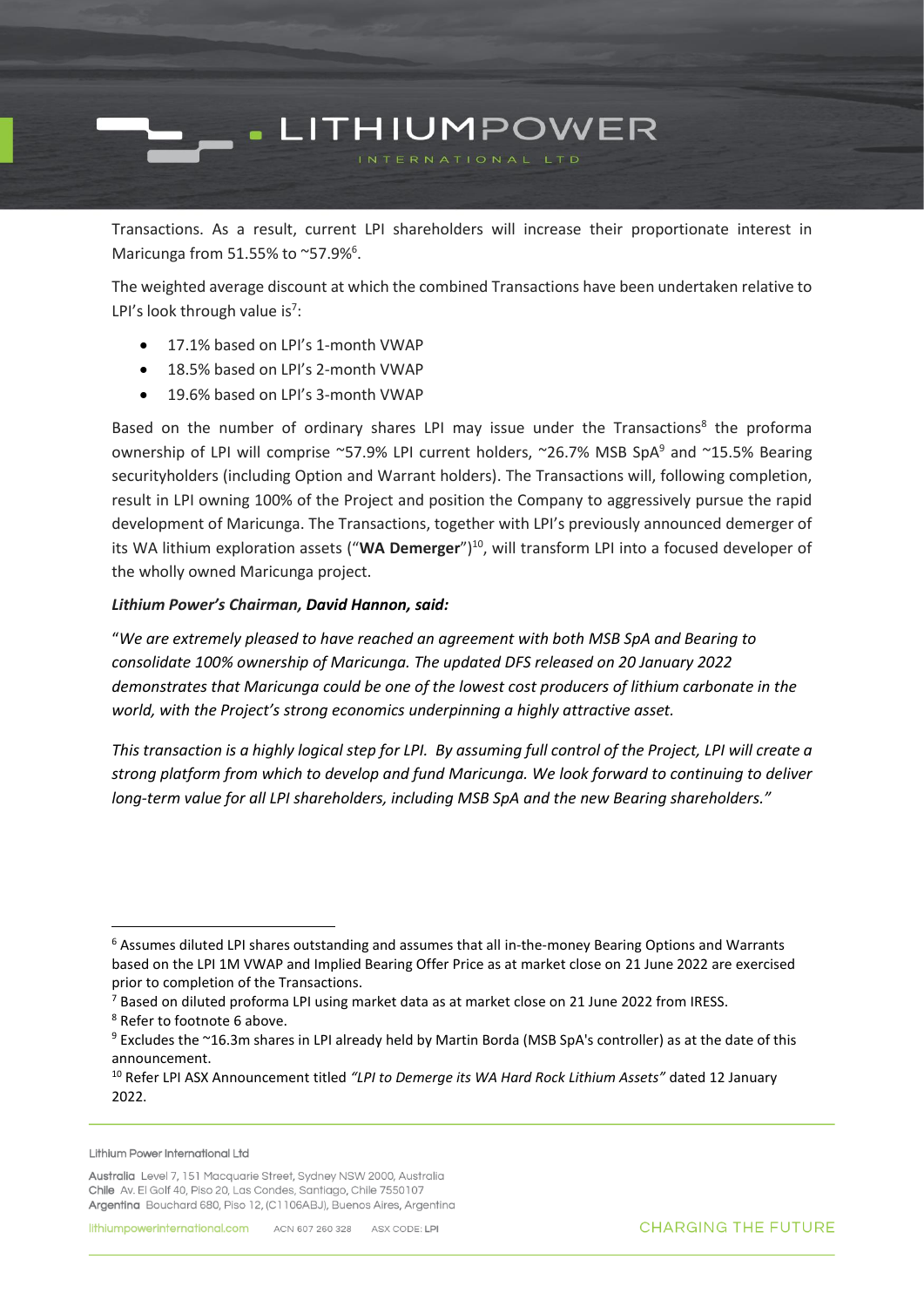### **Benefits of the Transactions**

• **The Transactions are accretive to LPI on a Maricunga ownership basis**

- LITHIUMPOWER

- $\circ$  Currently LPI holds a 51.55% interest in Maricunga; under the consolidation existing LPI shareholders will hold a  $\sim$ 57.9%<sup>11</sup> interest in the proforma diluted share capital of the Company when it comes to hold a 100% interest in Maricunga
- o The Transactions therefore increase current LPI shareholders interest in Maricunga by  $\sim$ 12% on a relative basis<sup>12</sup>
- o Provides shareholders of all JV Partners ongoing exposure to the high-quality Project via a continued shareholding in LPI
- $\circ$  The Bearing Transaction implies a 42.9% premium to the 1 month VWAP<sup>13</sup> for Bearing shareholders, allowing them to realise a significant premium for their Bearing shares whilst retaining long-term upside exposure through their newly issued LPI shares
- **Proforma LPI will benefit from enhanced scale and control of Maricunga**
	- o Significantly enhances LPI's attributable production to 15.2ktpa of battery grade lithium carbonate from Maricunga based on the 2022 DFS $^{14}$
	- o Consolidating 100% ownership under LPI provides the optimal structure to oversee the rapid development of the Project by streamlining decision making
	- $\circ$  The Transactions will simplify and de-risk the funding pathway for Maricunga and will greatly enhance the Company's ability to source capital from a wider range of providers to fund development in the lead up to Final Investment Decision. This in turn can potentially deliver enhanced returns to shareholders

LPI will continue to meet any capital calls made by Minera Salar Blanco S.A. (the entity which holds 100% of Maricunga) ("**MSB**") on behalf of all JV Partners from 1 January 2022 until completion of the Transactions according to the annual budget approved by the MSB Board. In the event either of the Transactions do not complete, then the counterparty to the incomplete transaction will be liable for their pro-rata capital calls that LPI has made on their behalf during the aforementioned period. The capital calls will be covered by way of a shareholder loan from LPI to MSB which will accrue interest at a rate of 3.5%p.a.

Lithium Power International Ltd

<sup>&</sup>lt;sup>11</sup> Refer footnote [6](#page-2-0) above.

<sup>&</sup>lt;sup>12</sup> That being the increase from 51.55% to 57.9%.

<sup>&</sup>lt;sup>13</sup> Based on market data sourced from IRESS as at market close on 21 June 2022 including the Bearing cash distribution on a diluted basis. For more information on the cash distribution see section titled Bearing Transaction.

<sup>&</sup>lt;sup>14</sup> Refer footnote [3](#page-0-0) above.

Australia Level 7, 151 Macquarie Street, Sydney NSW 2000, Australia Chile Av. El Golf 40, Piso 20, Las Condes, Santiago, Chile 7550107 Argentina Bouchard 680, Piso 12, (C1106ABJ), Buenos Aires, Argentina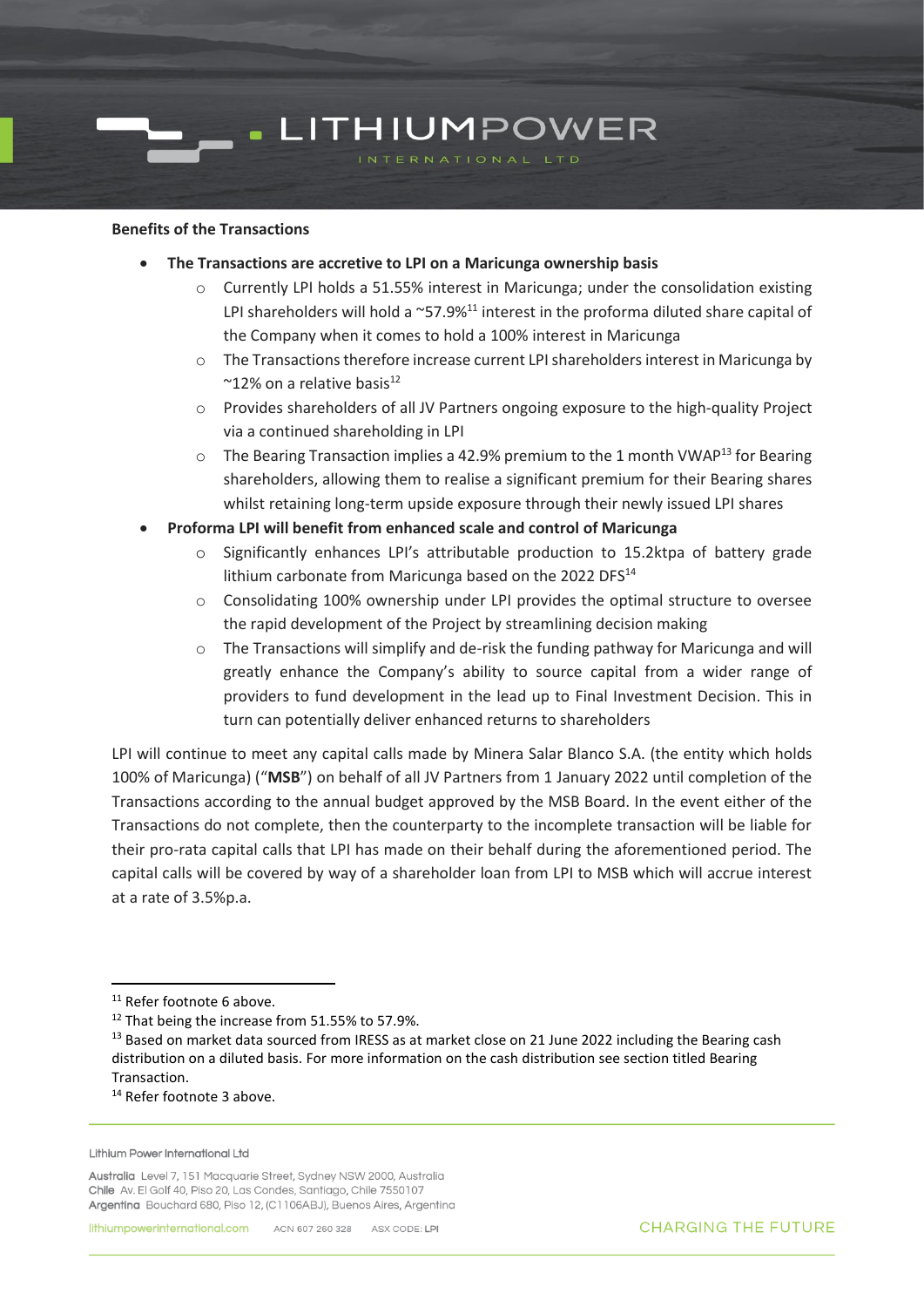### **SBD Transaction**

LPI has executed an Agreement and Plan of Merger with MSB SpA and SBD ("**Merger Agreement**"), under which LPI will acquire a further 31.31% interest in Maricunga in exchange for ~161.6m newly issued ordinary shares in LPI. The newly issued LPI shares value the 31.31% stake in Maricunga at ~A\$75.0m<sup>15</sup>. The SBD Transaction will be effected by way of a merger between LPI and SBD under Delaware law ("**Merger**"). Prior to completion of the Merger, MSB SpA's current 31.31% interest in Maricunga will be transferred to SBD, and will subsequently vest in LPI under the Merger. On completion of the Merger, SBD will cease to exist.

**LITHIUMPOWER** 

In addition, SBD will propose and implement a scheme of arrangement under Part 5.1 of the *Corporations Act 2001* (Cth) seeking ancillary orders of the court in support of the Merger ("**Ancillary Scheme**").

The SBD Transaction is conditional on LPI shareholder approval which will be sought at an extraordinary general meeting ("**EGM**") expected to be held in August 2022. LPI have appointed BDO Corporate Finance Ltd. to undertake an Independent Expert's Report ("**IER**") on the SBD Transaction, the IER will be provided to LPI shareholders with the notice of meeting ("**NOM**") for the EGM.

### *Conditions of SBD Transaction*

The SBD Transaction is conditional upon the following key conditions:

- Approval from LPI shareholders for the purposes of section 611 (item 7) of the *Corporations Act 2001* (Cth), given that MSB SpA will obtain a relevant interest in 20% or more of the total LPI shares on issue, as well as for purposes of the ASX Listing Rules (including Listing Rule 10.1 and, if required by ASX, Listing Rule 11.1) given that MSB SpA is a related party of the Company (as it is controlled by Mr. Martin Borda, a director of LPI)
- The Ancillary Scheme being approved
- The receipt of all necessary governmental and regulatory approvals and consents, and there being no governmental order restraining or prohibiting the SBD Transaction
- There being no material adverse effect in respect of, nor any breach of representation or warranty by, LPI or SBD
- Other conditions that are customary for this type of transaction

Completion of the SBD Transaction is not conditional upon the Bearing Transaction being completed.

Lithium Power International Ltd

<sup>&</sup>lt;sup>15</sup> Based on A\$0.464 per LPI share, being the 1M VWAP as at market close on 21 June 2022.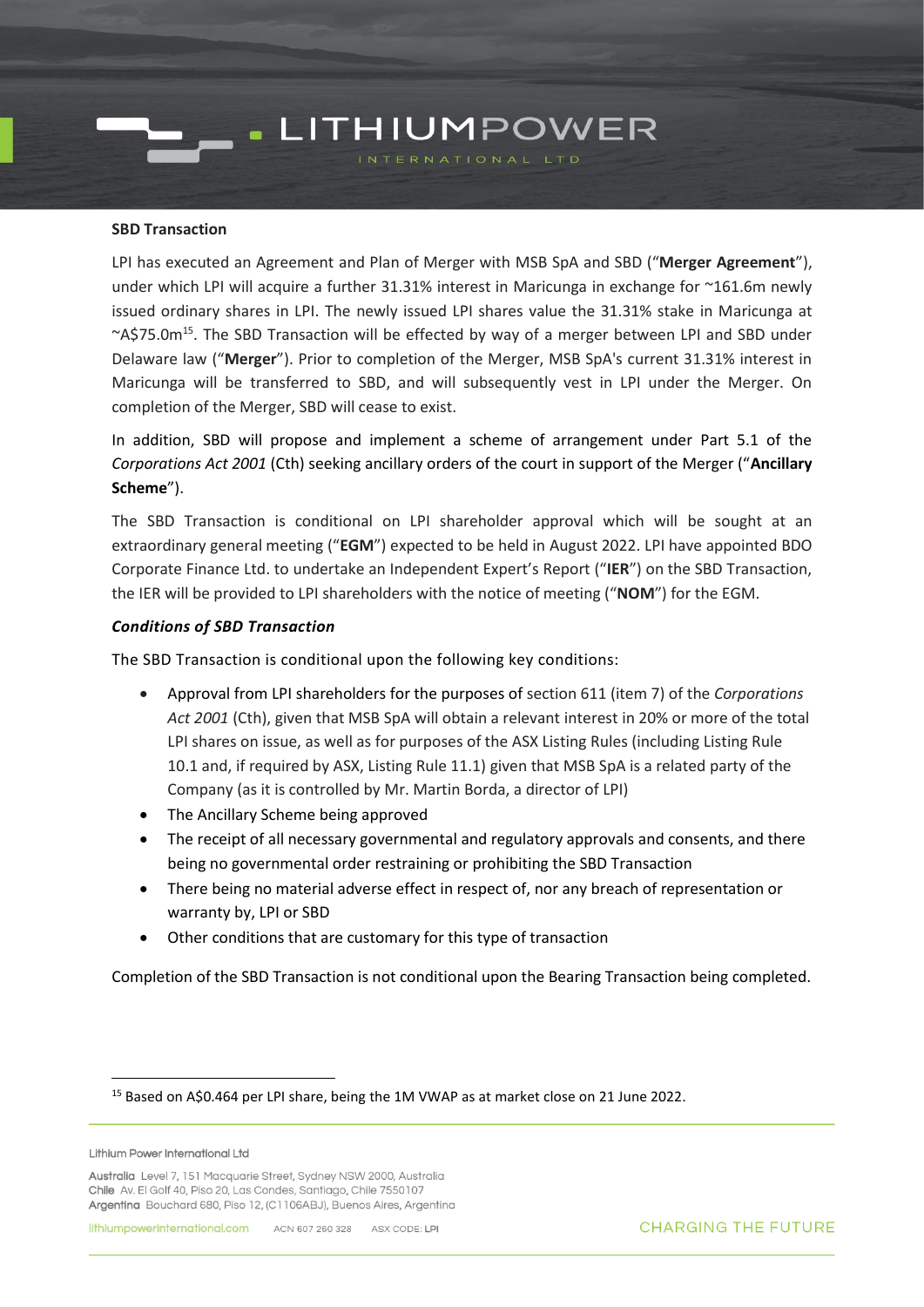# LITHIUMPOWER

As a result of the SBD Transaction (and subject to, among other things, receipt of the shareholder approval described above), LPI Non-Executive Director, Martin Borda, will hold a relevant interest in proforma LPI of 29.3%<sup>16</sup> comprising ~177.8m shares in LPI.

### *Martin Borda, Director of Lithium Power, commented:*

*'I am excited to consolidate ownership of Maricunga in a logical transaction that places the Company ideally to pursue the development of the Project and greatly enhances LPI's ability to deliver the full value of the Maricunga project to LPI's shareholders.'*

### **Bearing Transaction**

LPI has executed an Arrangement Agreement providing for a Plan of Arrangement under Canadian law ("**Arrangement**") with Bearing, who owns a 17.14% interest in Maricunga, whereby LPI will issue 0.70 fully paid ordinary shares in LPI per each Bearing common share ("**Exchange Ratio**"). The Bearing Transaction will be completed via the Arrangement and will be subject to Bearing securityholder approval, court approval in Canada and other conditions precedents as detailed further below.

In addition to the LPI shares issued as consideration, as a part of the Arrangement Bearing will distribute its excess available cash, if any, to Bearing shareholders after accounting for certain expenses including outstanding debts and costs incurred by Bearing prior to, and as a result of, completion of the Bearing Transaction. Bearing have forecast that it will distribute ~C\$2.6m in aggregate once all Bearing forecast costs have been paid (noting this remains subject to change).

Based on the Exchange Ratio, LPI's 1M VWAP share price of A\$0.464/sh and the exchange rate between Canadian and Australian dollars of  $\sim 1.110^{17}$ , together with the estimated C\$2.6m Bearing intends to distribute to its shareholders on completion of the Bearing Transaction, this implies a value per Bearing share of ~A\$0.346 (C\$0.312) ("**Implied Bearing Offer Price**"). Based on the respective LPI and Bearing share prices described below this implies a premium of $18$ :

- 42.9% to the 1-month VWAP
- 42.2% to the 2-month VWAP
- 43.6% to the 3-month VWAP

Lithium Power International Ltd

<sup>&</sup>lt;sup>16</sup> Based on diluted shares outstanding using the LPI 1M VWAP share price as at market close on 21 June 2022 and includes Martin Borda's current ~16.3m LPI shares held.

<sup>&</sup>lt;sup>17</sup> Based on market data as at market close on 21 June 2022 sourced from IRESS describing Australian dollar value of a Canadian dollar.

<sup>&</sup>lt;sup>18</sup> Based on diluted shares outstanding based on market data as at market close on 21 June 2022 from IRESS.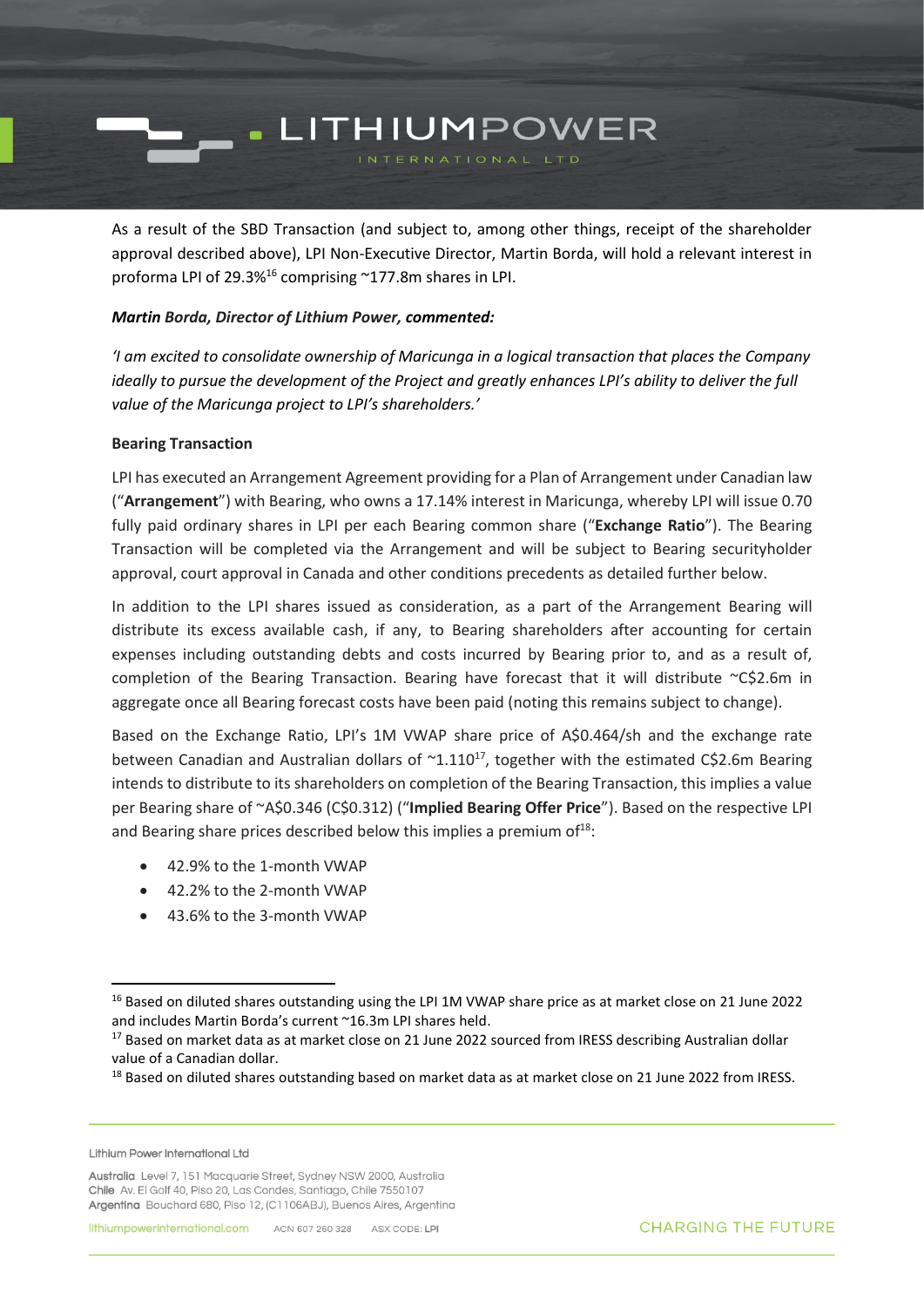

The Bearing Transaction:

- Is accretive to LPI shareholders on a Maricunga ownership basis
- Allows Bearing shareholders to maintain exposure to the Project through a continued shareholding in a larger proforma LPI with greater liquidity

Bearing has ~26m Options and Warrants outstanding. Options and Warrants which are not exercised prior to completion of the Bearing Transaction will remain outstanding and will automatically become exercisable for LPI ordinary shares based on the Exchange Ratio, provided such Options or Warrants are exercised after completion of the Bearing Transaction. If the Options or Warrants are exercised before the Bearing Transaction completes, those holders that receive the Bearing common shares issued on exercise will participate in the Arrangement with all other Bearing shareholders and LPI will issue 0.70 ordinary LPI shares for each such Bearing share on issue. Any Option or Warrant which is not exercised prior to completion of the Bearing Transaction shall continue to be governed by and be subject to the terms of the applicable Option or Warrant certificate save that they will instead automatically become exercisable for LPI ordinary shares (as opposed to Bearing shares) based on the Exchange Ratio, subject to compliance with the ASX Listing Rules.

The distribution of available excess cash to Bearing shareholders under the Arrangement does not include cash received from the exercise of Options or Warrants post the announcement of the Bearing Transaction. Any funds received by Bearing from the exercise of its Options or Warrants between announcement of the Bearing Transaction and completion are to remain in the business on completion of the Arrangement for the benefit of proforma LPI.

<span id="page-6-0"></span>As consideration for the Bearing Transaction, LPI may issue up to ~76.3m LPI shares for Bearing's common shares on issue, and up to a maximum ~18.2m LPI shares for the Options and Warrants assuming all Options and Warrants are exercised prior to completion of the Bearing Transaction. If all Options and Warrants are exercised and converted to Bearing common shares prior to effectiveness of the Arrangement, ~C\$5.3m (~A\$5.9m<sup>19</sup>) would remain in Bearing. Currently only ~24.9m Options and Warrants are in-the-money based on the Implied Bearing Offer Price, and if these are exercised, the total number of LPI shares issued under the Bearing Transaction would be ~93.8m and the funds received from exercising the Options and Warrants would be ~C\$4.9m (~A\$5.4m<sup>20</sup>).

### *Conditions of Bearing Transaction*

The Bearing Transaction is conditional upon the following key conditions:

• Approval from Bearing securityholders of the Arrangement

<sup>&</sup>lt;sup>19</sup> Based on AUD CAD FX of 1.110 as at 20 June 2022 based on data sourced from IRESS.

<sup>20</sup> Refer footnote [19](#page-6-0) above.

Lithium Power International Ltd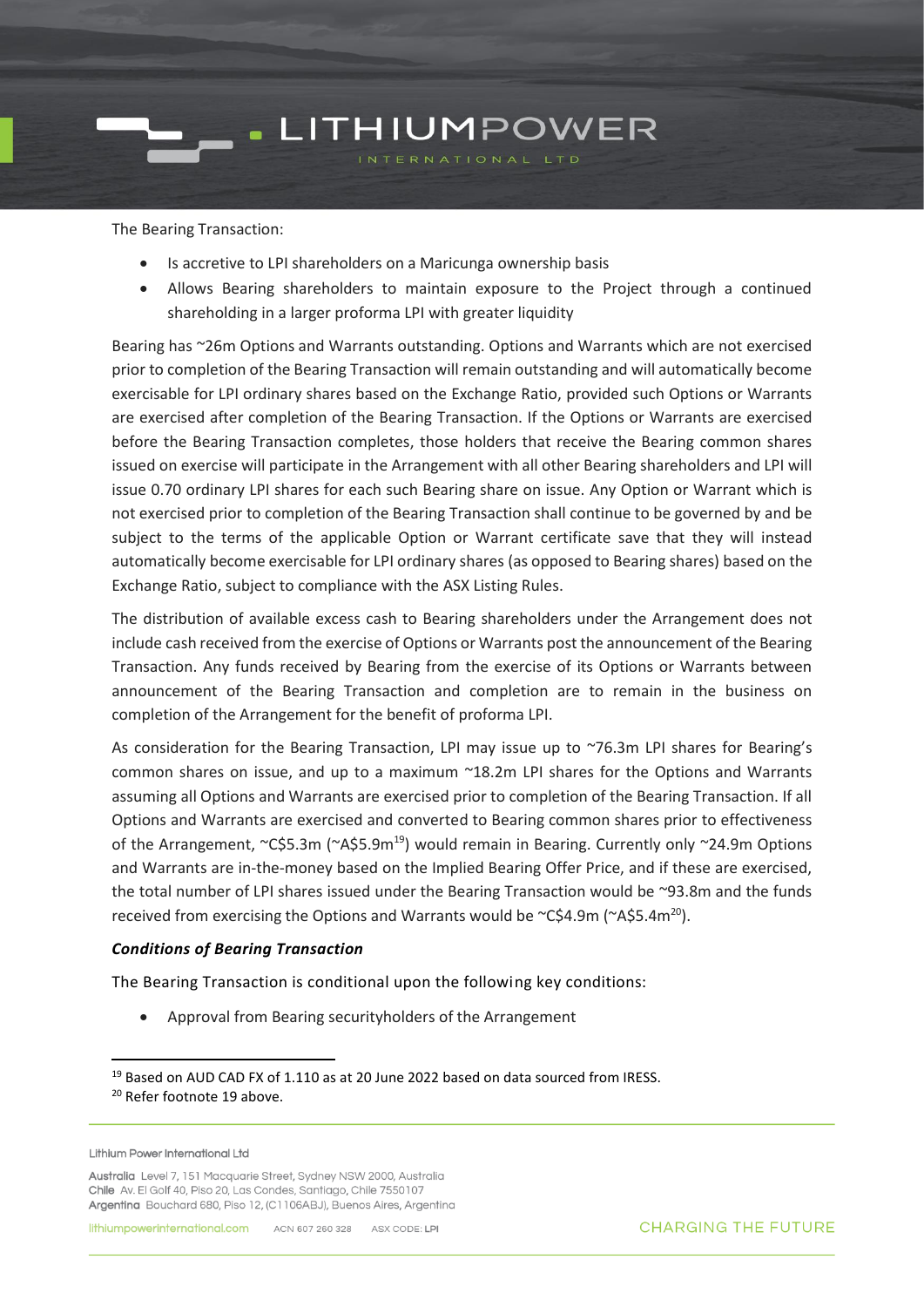# **LITHIUMPOWER**

- Approval of the Arrangement from the Canadian court
- Completion of the SBD Transaction
- Bearing's dissenting shareholders shall have exercised dissent rights with respect to no more than 5% of total Bearing shares
- Approval by LPI shareholders for purposes of ASX Listing Rule 7.1 (unless ASX has provided a waiver from such requirement) and, if required by ASX, Listing Rule 11.1
- No material adverse change/breach of representation or warranty (in relation to both LPI and Bearing)
- Other conditions which are customary for this type of transaction

The Arrangement Agreement also contains customary Bearing fiduciary out provisions permitting Bearing to terminate the agreement to pursue a superior proposal but provided LPI has been given a five business day right to match. Should Bearing terminate the Arrangement Agreement in these circumstances it will be required to pay LPI Termination Fees of up to C\$2.5m ("**Termination Fee**"). A Termination Fee is also payable if Bearing shareholders do not approve the Arrangement at a time when another competing acquisition proposal is announced and within 12 months thereafter if any acquisition proposal is consummated by Bearing.

It is noted that if Bearing proposes to consummate a competing superior proposal that would have the effect of a change of control in respect of Bearing, the MSB shareholders agreement will be in full force and any transaction will be subject to the restrictions in that agreement on transfers of shares in MSB and change of control of MSB shareholders. The three JV Partners have granted each other waivers of those restrictions to permit the Bearing Transaction and SBD Transaction to occur but those waivers do not extend to alternative transactions involving the MSB shareholders or material changes to the terms of the Bearing Transaction or SBD Transaction.

If the Bearing Transaction does not complete due to either Bearing shareholders or LPI shareholders voting the transaction down (to the extent such approval is required from LPI shareholders), then the company whose shareholders voted the Transaction down must make a C\$1m payment for the reimbursement of expenses to the counterparty. LPI must also make this C\$1m reimbursement payment to Bearing if the Bearing Transaction does not complete due to the SBD Transaction being terminated or not completed prior to the end date.

### *Gil Playford, Chairman and CEO of Bearing commented:*

*'The Bearing Board of Directors are in unanimous agreement with our MSB Joint Venture Partners, Lithium Power International (LPI) and Mr. Martin Borda the owner of MSB SpA to consolidate our ownership in MSB for an equity interest in ASX listed LPI, which will hold 100% of the Project. The Officers and Directors have agreed to vote in favour their stock and recommend to the Bearing* 

Lithium Power International Ltd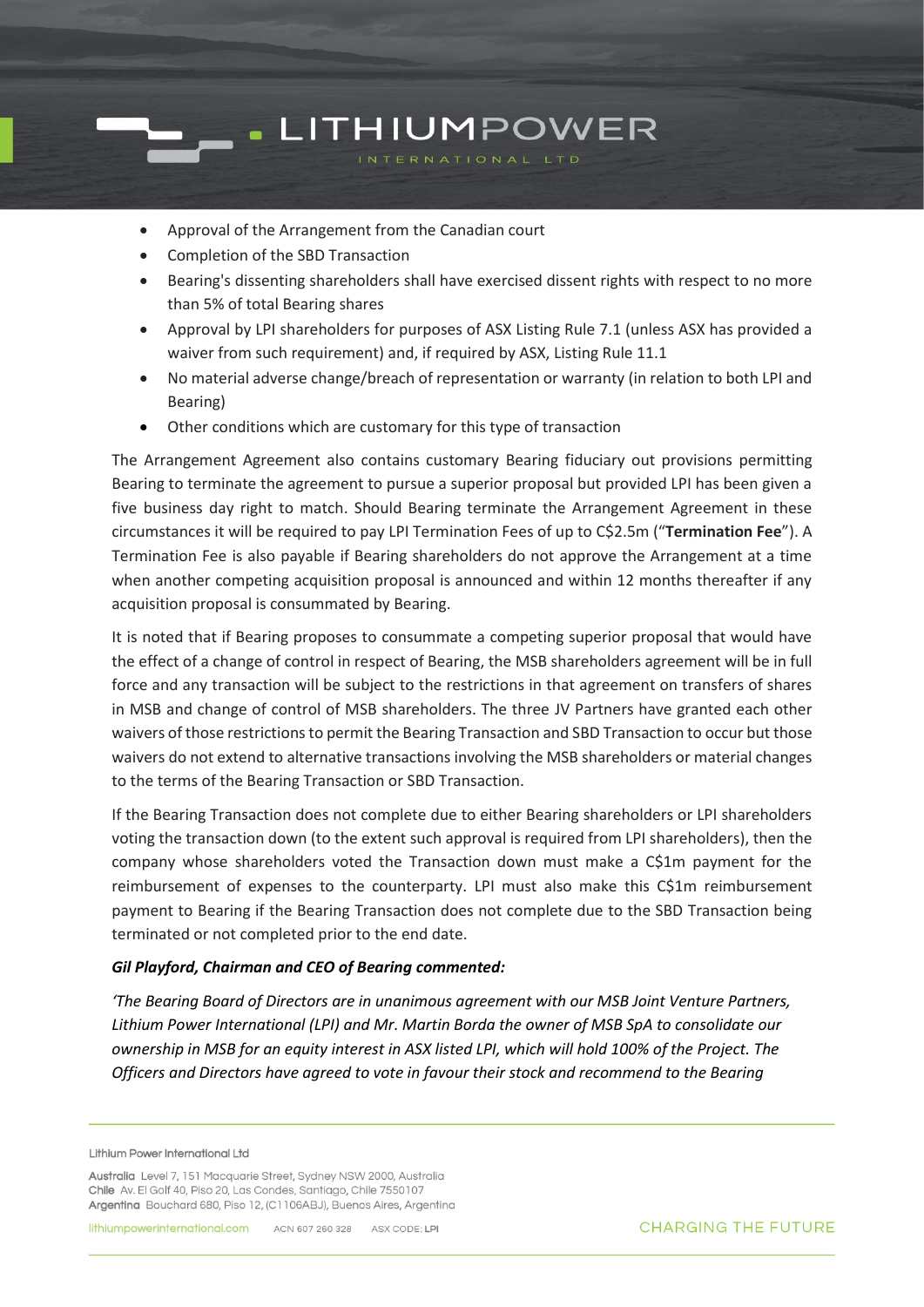- LITHIUMPOWER

*Shareholders to vote in favour of the Transaction at the Annual and Special Shareholders Meeting to be held in early September. The Board firmly believes the Bearing shareholders will benefit from the numerous advantages of consolidating 100% of the Project into LPI as well as substantially improved liquidity of LPI.'*

### **Other Key Terms**

The Merger Agreement and Arrangement are otherwise on terms and conditions that are customary for a transaction of this nature, including that LPI has agreed to conduct its business in the ordinary course prior to completion of the Transactions.

The WA Demerger will be completed after the Transactions and as such should the Transactions complete Bearing and SBD shareholders will be able to participate in the Demerger.

### **Timetable**

| <b>Distribution of LPI NOM and IER</b>                         | <b>July 2022</b>               |
|----------------------------------------------------------------|--------------------------------|
| LPI EGM to Approve the Transactions                            | August 2022                    |
| Bearing Shareholder Meeting to Approve the Bearing Transaction | <b>August / September 2022</b> |
| <b>Completion of the SBD Transaction</b>                       | September 2022                 |
| <b>Completion of the Bearing Transaction</b>                   | September 2022                 |

### **Proforma Holding**

Post completion of both Transactions, using LPI's 1-month VWAP, LPI shareholders will hold a 57.9% interest in the diluted proforma Company that holds 100% of the Project. Under a scenario where the maximum number of shares are issued under the Transactions LPI current shareholders will hold a ~57.7% <sup>21</sup> interest in the proforma Company.

<sup>21</sup> Assuming all Bearing Options and Warrants are exercised prior to completion of the Transactions.

Lithium Power International Ltd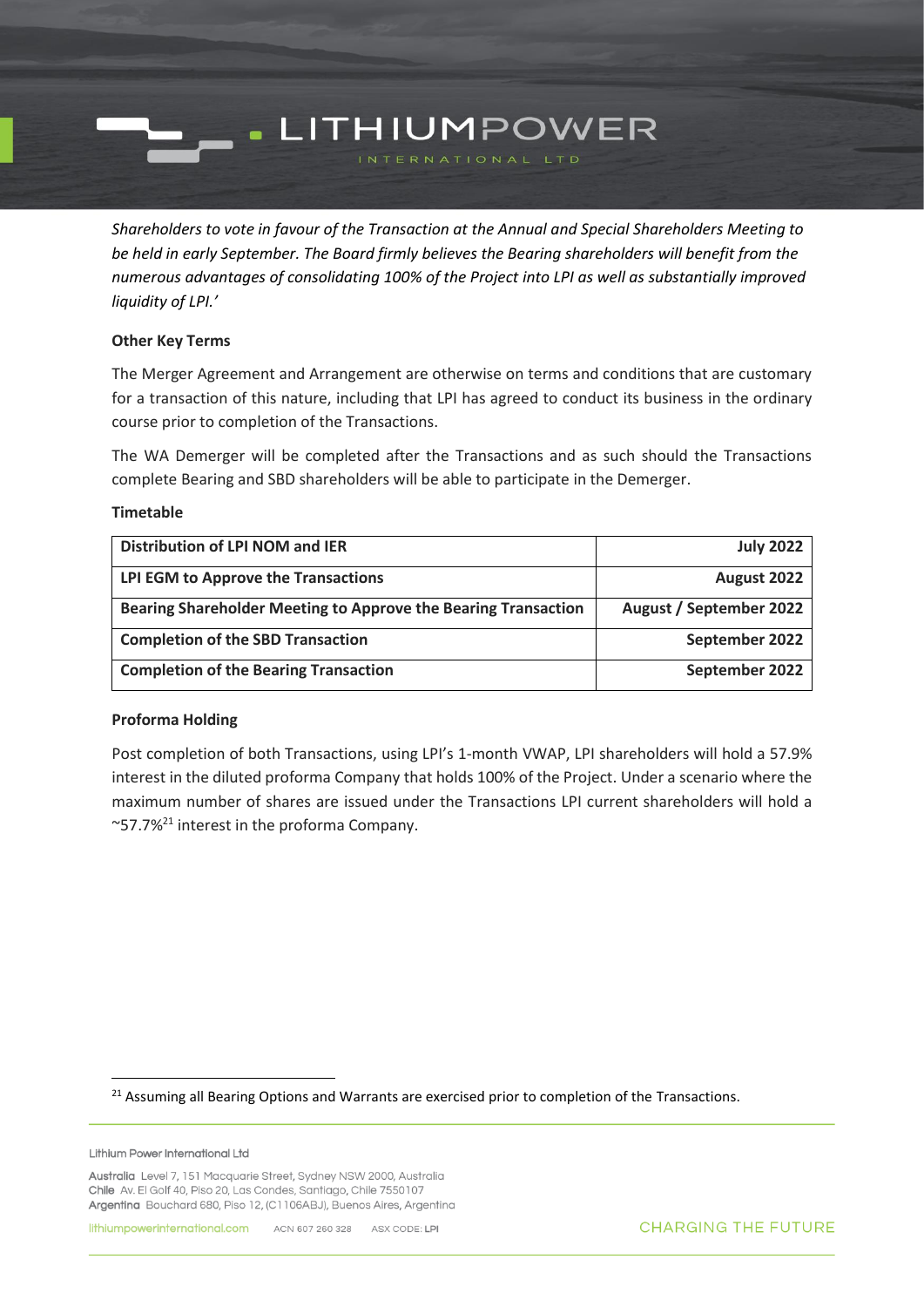**Entity Maximum Number of Maximum Mumber Shares Issued % Interest in Proforma LPI** LPI Current Ordinary Shareholders | 349.1m<sup>22</sup> 57.7% SBD LPI Shares 26.7% Bearing Shareholders  $94.5^{23}$  15.6% **Total LPI Ordinary Shares Outstanding 605.2m 100%** Martin Borda Relevant Interest  $177.8m^{24}$   $199.4\%$ 

- LITHIUMPOWER

### **Board of Directors' Recommendation and Voting Support**

The Transactions have been approved by the Board of Directors of both LPI and Bearing, with the LPI Board (other than Martin Borda who abstained due to his interest in the SBD Transaction) recommending that LPI shareholders vote in favour of the Transactions at the upcoming shareholder meeting. Shareholders of Bearing, representing 10.3% of the Bearing shares on issue have indicated their support, via support agreements, for the Bearing Transaction by confirming they intend to vote in favour of the Arrangement.

### **Advisors**

Treadstone Resource Partners acted as strategic and financial advisor to LPI in relation to the Transactions. Ashurst acted as Australian legal advisor, Stikeman Elliott LLP acted as Canadian legal advisor, and Pillsbury Winthrop Shaw Pittman acted as US legal advisor to LPI in relation to the Transactions. EY acted as the Australian, US and Canadian tax advisor to LPI in relation to the Transactions.

### **Maricunga Lithium Brine Project**

The Project is located 170km northeast of Copiapó in Salar de Maricunga in the Atacama Region of northern Chile. In January 2022, LPI announced the results of its updated Definitive Feasibility Study ("DFS") for the Stage One Maricunga Lithium Brine Project<sup>25</sup>, which supports 15,200 t/a production of battery grade lithium carbonate for 20 years. The DFS provides for a Project NPV (leveraged basis) of

<sup>&</sup>lt;sup>22</sup> Does not include LPI's current share appreciation rights outstanding

<sup>&</sup>lt;sup>23</sup> Shows fully diluted Bearing shares including all Options and Warrants, some Options and Warrants are not currently in-the-money based on the Implied Bearing Offer Price.

 $24$  Includes Marin Borda's current LPI shareholding of  $\approx$  16.3m LPI shares.

<sup>&</sup>lt;sup>25</sup> Refer to footnote [3.](#page-0-0)

Lithium Power International Ltd

Australia Level 7, 151 Macquarie Street, Sydney NSW 2000, Australia Chile Av. El Golf 40, Piso 20, Las Condes, Santiago, Chile 7550107 Argentina Bouchard 680, Piso 12, (C1106ABJ), Buenos Aires, Argentina